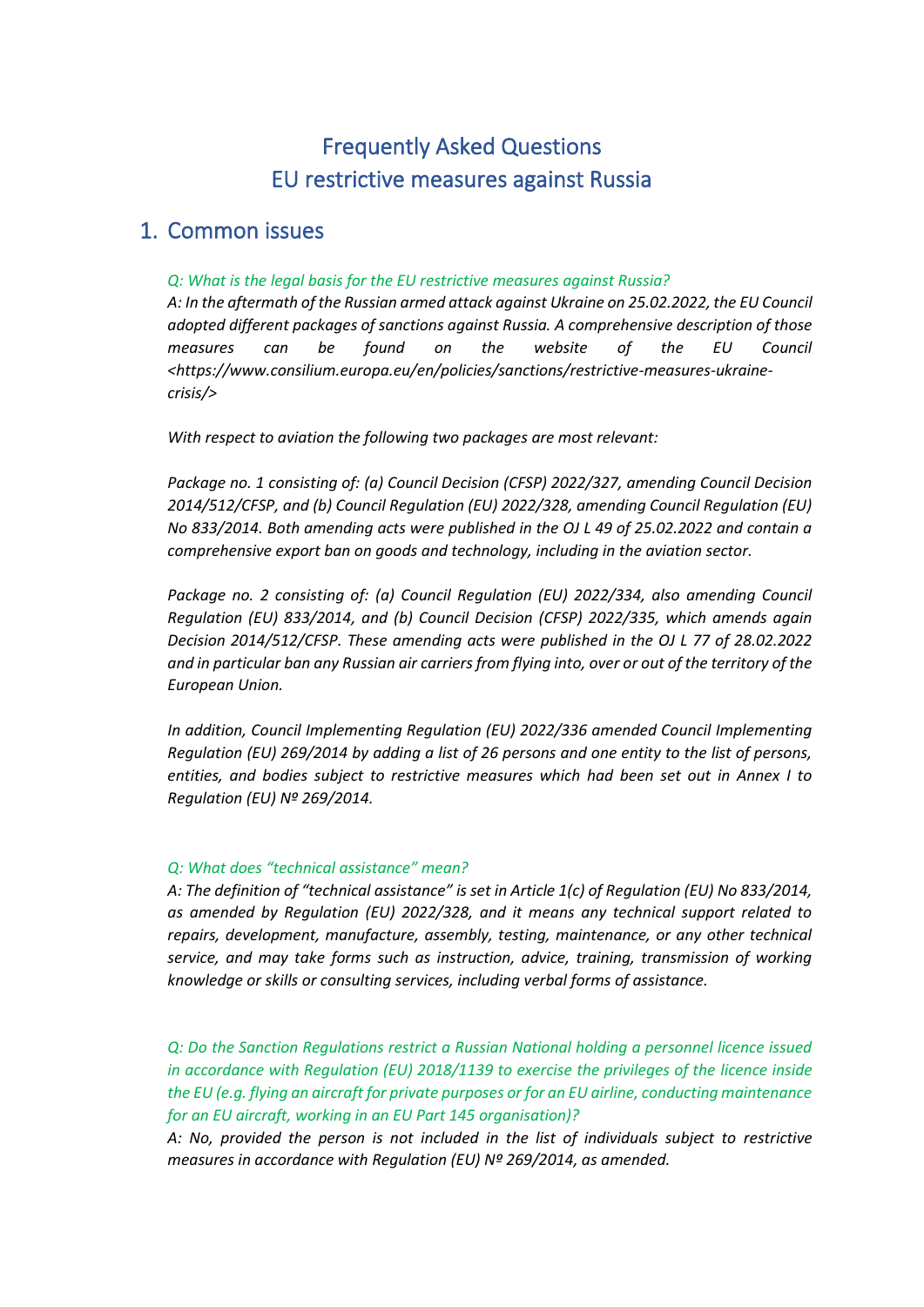*It is therefore necessary to make a distinction between a Russian person who holds a personnel licence and is employed by a non-sanctioned (EU or non-EU) carrier, and someone who either flies an aircraft that is subject to sanctions, or flies privately. If for example the pilot flies privately and consequently controls when and where the aircraft flies, then the sanctions apply.*

#### *Q: Do the sanctions apply to persons with dual nationality, i.e a person who holds both a Russian passport as well as an EU/non-EU passport?*

*A: What matters is if the person has a Russian passport, not the other passports she/he may hold. Dual nationality does not release a person from sanctions. Same applies to persons having a right of permanent residence in an EU country, if they are still Russian citizens.*

#### *Q: Is it allowed to execute contracts that have been concluded before the adoption of the sanctions (e.g. deliveries with EASA Form 1, Form 52)?*

*A: Yes. Article 3c(5) of Regulation (EU) No 833/2014, as amended by Regulation (EU) 2022/328 allows that, with regard to the goods listed in Annex XI, namely aircraft, spacecraft, and parts thereof, the prohibitions listed in paragraphs 1 and 4 of that article, shall not apply to the execution until 28 March 2022 of contracts concluded before 26 February 2022, or ancillary contracts necessary for the execution of such contracts. However, it is important to note that this transition period does not apply to paragraphs 2 and 3, which cover inter alia overhaul, repair, inspection, replacement, modification or defect rectification of an aircraft or component, with the exception of pre-flight inspection, in relation to the goods and technology listed in Annex XI, directly or indirectly, to any natural or legal person, entity or body in Russia or for use in Russia. Hence, even if the delivery of the goods itself might be possible until 28 March, the provision of related services (and insurance to the goods) is prohibited.*

*Furthermore, it should be noted, that many aviation products may also be impacted by the prohibition on sale and supply of dual-use goods, as foreseen in Article 2 of the Regulation (EU) No 833/2014.*

### 2. Design certificates and design organisation approvals

*Q: What actions has EASA taken concerning design certificates and design organisation approvals?*

*A: EASA suspended all type certificate, ETSO authorisations and design organisation approvals issued by EASA to organisations in Russia.*

*Q: Do the EU sanctions regulations towards Russia supersede the continued airworthiness obligations of the EU type certificate holders (TCHs) stemming from Regulation (EU) No 748/2012, hence the continued airworthiness (CAW) support to Russian operators and owners should be stopped?* 

*A: Yes, the EU sanctions supersede the continued airworthiness support obligations of the EU TCHs and other design approval holders. In particular, with Article 3c (4)(a) of Regulation (EU) No 833/2014, as amended by Council Regulation (EU) 2022/328 of 25 February 2022, it is prohibited to provide technical assistance or other services related to the goods and technology suited for use in aviation or the space industry, whether or not originating in the Union, and to the provision, manufacture, maintenance and use of those goods and*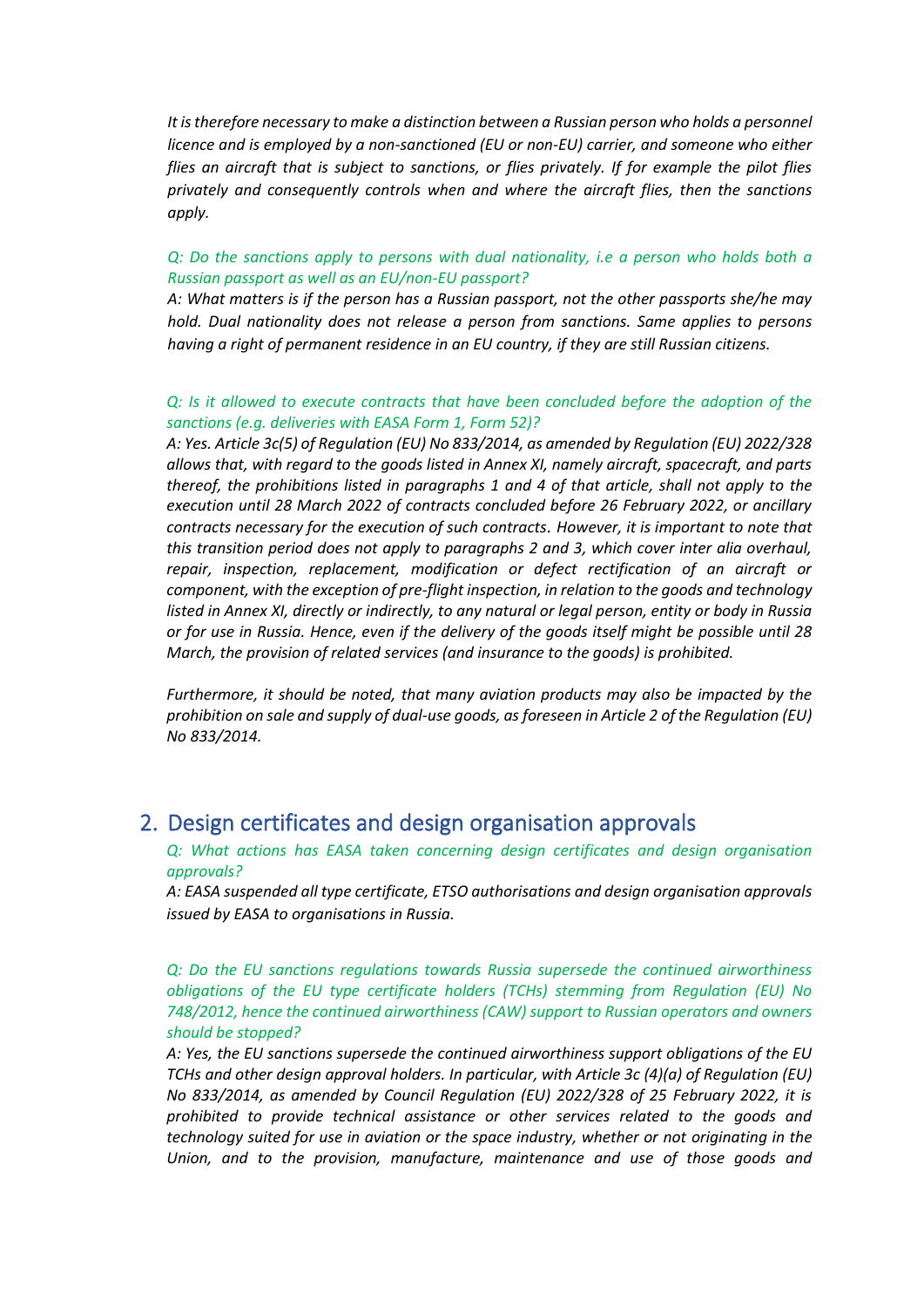*technology, directly or indirectly, to any natural or legal person, entity or body in the Russia or for use in Russian.* 

#### *Q: Does the definition of "technical assistance" cover the provision of safety-related information?*

*A: Yes. The definition of "technical assistance" is set in Article 1(c) of Regulation (EU) No 833/2014, as amended by Regulation (EU) 2022/328, and it means any technical support related to repairs, development, manufacture, assembly, testing, maintenance, or any other technical service, and may take forms such as instruction, advice, training, transmission of working knowledge or skills or consulting services, including verbal forms of assistance. Thus, the definition covers also provision of safety related information. It is the operators' responsibility not to operate an aircraft if its state of safety is uncertain.*

#### *Q: Am I allowed to send any type of technical information, including safety related information, to my customer in Russia, or maintain my Russian customer's access to my dedicated IT system for such information (e.g. service bulletins, manuals)?*

*A: No, the provision of technical information is considered technical assistance under the sanctions. Please refer to the definition of "technical assistance" set in Article 1(c) of Regulation (EU) No 833/2014, as amended by Regulation (EU) 2022/328. Only information accessible to the public (e.g. EASA Safety Publications Tool - Airworthiness Directive website) remains accessible to Russian customers.*

#### *Q: Am I allowed to contact a Russian operator to have an exchange on occurrence reported on my product?*

*A: It is allowed to receive information on the organisation's product. However, any further exchange with the Russian operator on the reported occurrence is considered provision of technical assistance related to the goods and technology which is forbidden by the sanctions.* 

#### Q: Are EU organisations permitted to answer questions received from FATA about on-going validation of modifications?

A: No. Providing answers to the questions would constitute technical assistance to FATA, which is prohibited by the EU sanctions.

#### Q: Will EASA issue flight condition to Russian products issued with an EASA type certificate?

A: No, as that is considered technical assistance prohibited by the sanctions. Please refer to the definition of "technical assistance" set in Article 1(c) of Regulation (EU) No 833/2014, as amended by Regulation (EU) 2022/328.

### 3. Production organisations

*Q: As the holder of a Production Organisation Approval (POA) granted under EU regulation 748/2012 Annex I (regardless of my Principal Place of Business), can I release engines, propellers, parts or appliances with an EASA Form 1 to a customer in Russia, or for use in Russia?*

*A: In accordance with Article 3c (4)(a) of Regulation (EU) No 833/2014, as amended by Council Regulation (EU) 2022/328 of 25 February 2022, it is prohibited to provide technical assistance*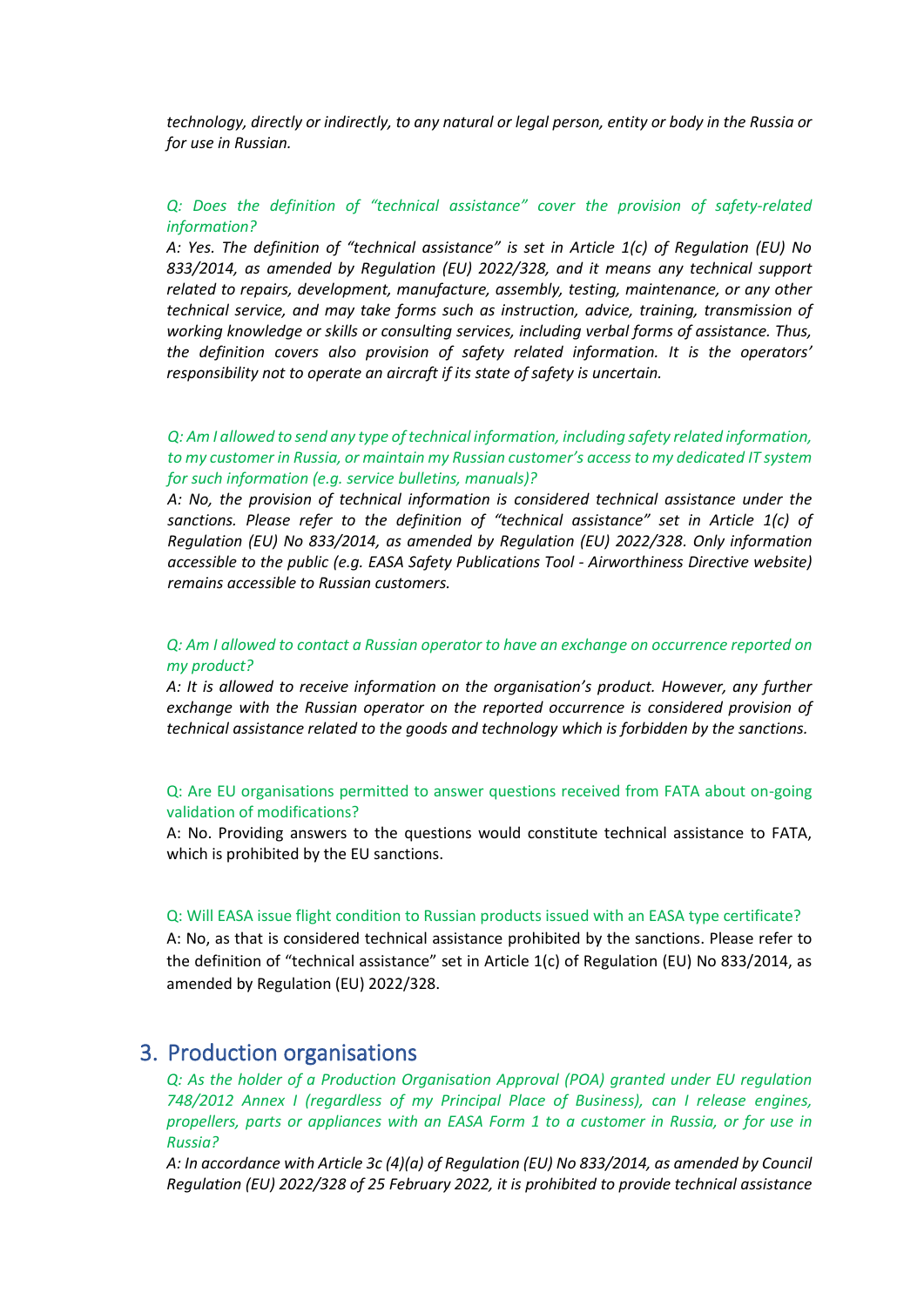*or other services related to the goods and technology suited for use in aviation or the space industry, whether or not originating in the Union, and to the provision, manufacture, maintenance and use of those goods and technology, directly or indirectly, to any natural or legal person, entity or body in Russia or for use in Russia.*

*Accordingly, holders of a POA granted under EU regulation 748/2012 Annex I (regardless of the Principal Place of Business) are forbidden to release engines, propellers, parts or appliances with an EASA Form 1 to a customer, broker, vendor, natural or legal person, entity or body known to be located in Russia or to be used in Russia.*

#### *Q: As the holder of a POA granted under EU regulation 748/2012 Annex I (regardless of my Principal Place of Business), can I have approved or unapproved location(s) in Russia from where I exercise my privileges granted under 21.A.163?*

*A: In accordance with Article 3c (4)(a) of Regulation (EU) No 833/2014, as amended by Council Regulation (EU) 2022/328 of 25 February 2022, it is prohibited to provide technical assistance or other services related to the goods and technology suited for use in aviation or the space industry, whether or not originating in the Union, and to the provision, manufacture, maintenance and use of those goods and technology, directly or indirectly, to any natural or legal person, entity or body in Russia or known to be used in Russia.*

*Accordingly, holders of a POA granted under EU regulation 748/2012 Annex I (regardless of their Principal Place of Business) are forbidden to exercise their privileges from an approved or unapproved location in Russia.*

#### *Q: As the holder of a POA granted under EU regulation 748/2012 Annex I (regardless of my Principal Place of Business), can I issue the EASA Form 52 (Aircraft Statement of Conformity) or the EASA Form 53 (Certificate of Release to Service) for an aircraft registered in Russia, owned by a Russian entity, or to be operated in Russia?*

*A: In accordance with Article 3c (4)(a) of Regulation (EU) No 833/2014, as amended by Council Regulation (EU) 2022/328 of 25 February 2022, it is prohibited to provide technical assistance or other services related to the goods and technology suited for use in aviation or the space industry, whether or not originating in the Union, and to the provision, manufacture, maintenance and use of those goods and technology, directly or indirectly, to any natural or legal person, entity or body in Russia or for use in Russia.*

*Accordingly, holders of a POA granted under EU regulation 748/2012 Annex I (regardless of their Principal Place of Business) are forbidden to exercise their privileges on an aircraft registered in Russia, owned by a Russian natural or legal person, entity or body, or to be operated in Russia.*

#### *Q: As the holder of a POA granted under EU regulation 748/2012 Annex I (regardless of my Principal Place of Business), can I issue a Permit to Fly for an aircraft registered in Russia, owned by a Russian entity, or to be operated in Russia?*

*A: In accordance with Article 3c (4)(a) of Regulation (EU) No 833/2014, as amended by Council Regulation (EU) 2022/328 of 25 February 2022, it is prohibited to provide technical assistance or other services related to the goods and technology suited for use in aviation or the space industry, whether or not originating in the Union, and to the provision, manufacture,*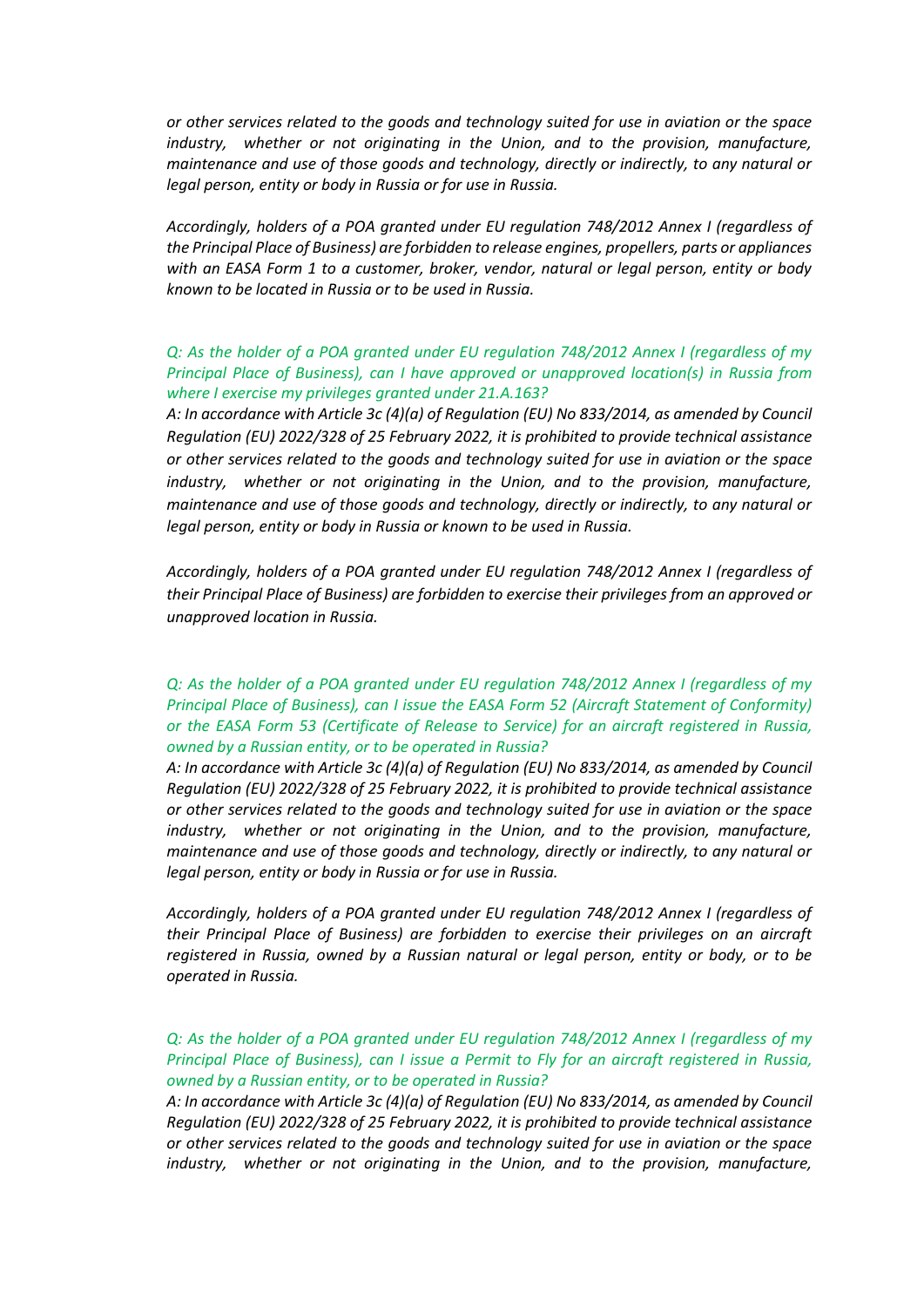*maintenance and use of those goods and technology, directly or indirectly, to any natural or legal person, entity or body in Russia or for use in Russia.*

*Accordingly, holders of a POA granted under EU regulation 748/2012 Annex I (regardless of their Principal Place of Business) are forbidden to exercise their privileges on an aircraft registered in Russia, owned by a Russian natural or legal person, entity or body, or to be operated in Russia.*

*However, for an aircraft registered in the EU, operated within the EU airspace by an EU operator and owned by an EU entity regardless of its livery and end-customer, issuing a Permit*  to Fly for the purpose of completing the manufacturing cycle and/or re-allocating customer *would not be forbidden by the existing EU sanctions on Russia.*

### 4. Aircraft maintenance and continuing airworthiness

*Q: What actions has EASA taken in the domain of aircraft maintenance?*

*A: EASA has suspended all Part-145 and CAMO approvals issued by EASA to organisations in Russia.*

*Q: As an organisation approved in accordance with Regulation (EU) 1321/2014, am I allowed to provide any services to Russian operated or registered aircraft.*

*A: No, according to Article 3c of Regulation (EU) No 833/2014, as amended by Regulation (EU) 2022/328 such aircraft cannot benefit from services regulated under Regulation (EU) 1321/2014.* 

*Q: Is it allowed for a maintenance organisation approved by EASA or an EASA Member State under Part-145 to provide Russian operated or registered aircraft maintenance services e.g., to park aircraft for short term storage, engine preservation etc.?*

*A: No, according to* Article 3(c) of Regulation (EU) No 833/2014, as amended by Regulation (EU) 2022/328, *such aircraft cannot benefit from maintenance services regulated under Regulation (EU) 1321/2014. However, maintenance organisations are not prevented from, e.g. towing the aircraft to a parking position where it can be stored out of the way and from fixing any leaks etc. to avoid environmental problems, but measures to retain or improve the value or airworthiness of the aircraft are not as such allowed.*

*However, this service can be made available for aircraft owned by EU leasing companies, which are being returned from Russian operators, because at that point they are no longer operated by the Russian operator. The EU leasing company has taken control of the aircraft and may return it to a location outside Russia.*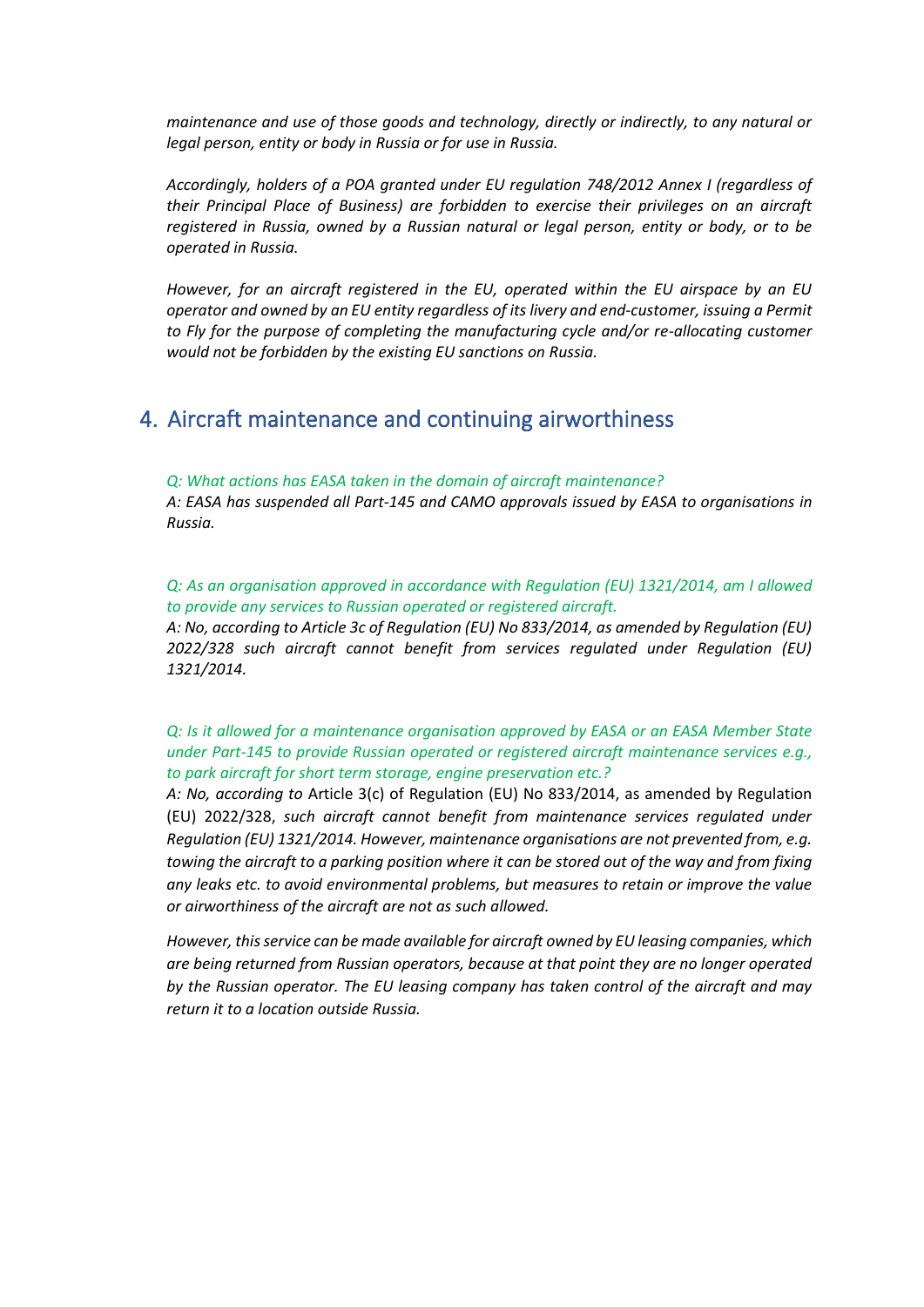*Q: Is it allowed for an EU maintenance organisation to perform maintenance in Russia in accordance with Regulation (EU) 1321/2014 on EU registered aircraft in order for them to meet the airworthiness requirements necessary for the return flight or in order to meet their leasing return conditions?* 

A: *Yes, assuming the aircraft is not in Russian register and has been returned to the lessor's control. This is allowed because once the aircraft has been returned to the (non-Russian) lessor it is no longer chartered, leased or otherwise controlled by a Russian person.*

Q: Is it allowed for a maintenance organisation approved by EASA under Part-145 to perform maintenance on components and provide such components to a non-EU, non-Russian operator, if this operator operates the aircraft to Russia?

A: *Yes, if this aircraft is not being used to fly domestically in Russia, or otherwise to circumvent the sanctions (N.B. Article 12 prohibits any measures by a third party that might result in circumventing the sanctions).*

### 5. Training and licensing of maintenance personnel

*Q:What actions has EASA taken concerning training of maintenance personnel? A: EASA suspended all Part-147 organisation approvals issued by EASA to organisations in Russia.*

*Q: I am an EU national and holder of a Part-66 licence*. *Am I allowed to work, either within or outside the EU, on Russian owned or operated aircraft?*

*A: No. The personal scope of Regulation (EU) no 833/2014 covers any person inside or outside the territory of the Union who is a national of a Member State.*

*Q: The Sukhoi Superjet type certificate is suspended by EASA. In the Member States there are*  Part-66 licences containing this type rating. Does the competent authority need to suspend *this rating in those maintenance licences?*

*A: No. It is the maintenance activity that is prohibited by the EU sanctions, but the privilege of the Part-66 licences remains unaffected.*

## 6. Aircrew training and licensing

*Q: What actions has EASA taken in the domain of pilot licensing?*

*A: EASA has suspended all flight simulation training device (FSTD) qualification certificates issued by EASA to organisations in Russia.*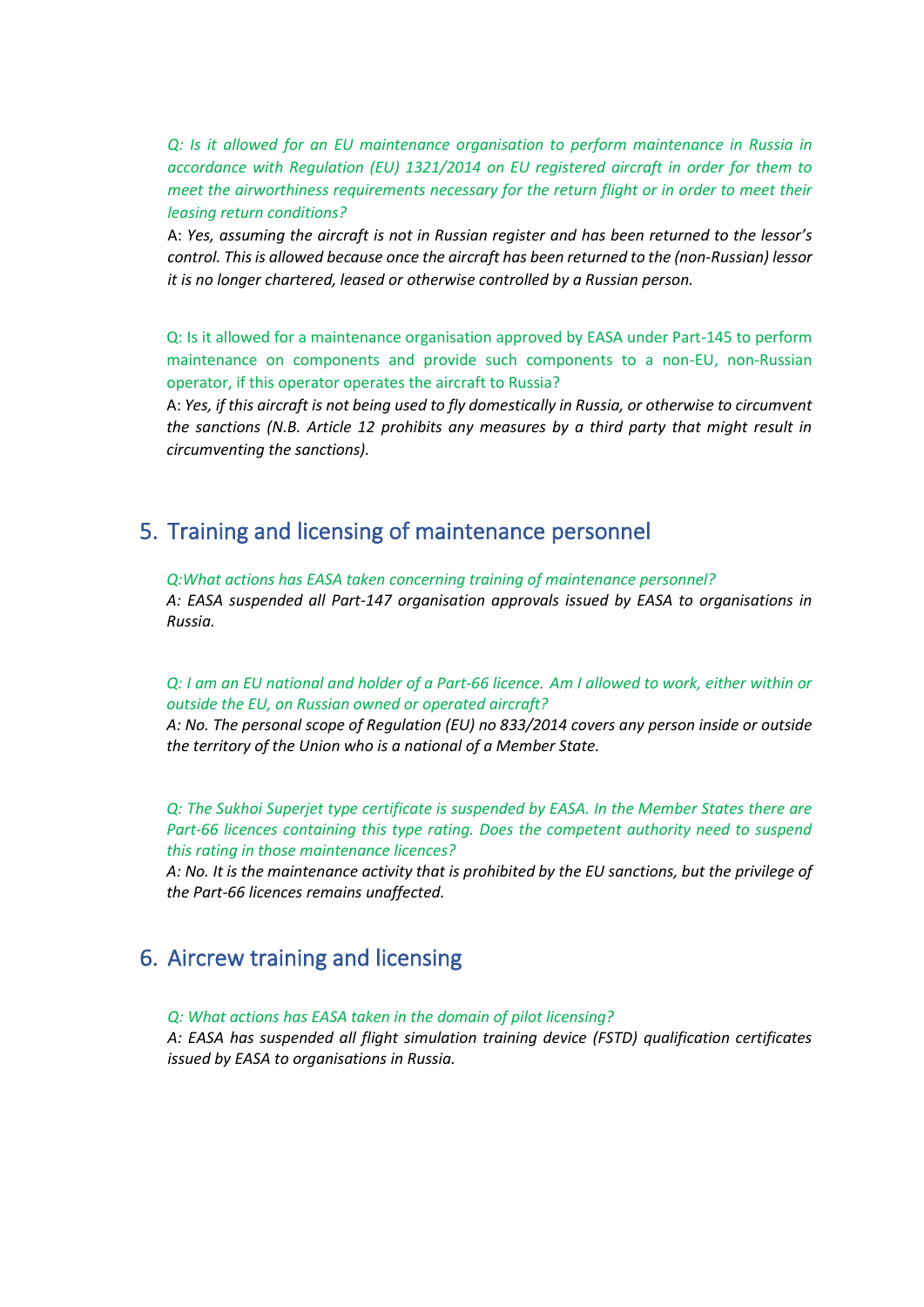*Q: I am an EU national and holder of a pilot licence issued in accordance with Annex I (Part-FCL) to Regulation (EU) No 1178/2011. Am I allowed to fly, either within or outside the EU, a Russian owned, registered or operated aircraft?*

*A: No. The personal scope of Regulation (EU) No 833/2014 covers any person inside or outside the territory of the Union who is a national of a Member State.*

#### *Q: As an ATO/DTO/organisation operating FSTDssubject to Regulation (EU) No 1178/2011 and having principle place of business within the EU territory, am I allowed to provide either theoretical or practical training, in an FSTD or in an aircraft, to Russian citizens?*

*A: It is prohibited to provide technical assistance, brokering services or other services related to the aviation goods and technology and to the provision, manufacture, maintenance and use of those goods and technology, directly or indirectly to any natural or legal person, entity or body in Russia or for use in Russia.* 

*The definition of "technical assistance" is set in Article 1(c) of Regulation (EU) No 833/2014, as amended by Regulation (EU) 2022/328, and it means any technical support related to repairs, development, manufacture, assembly, testing, maintenance, or any other technical service, and may take forms such as instruction, advice, training, transmission of working knowledge or skills or consulting services, including verbal forms of assistance.*

#### *Q: I am a holder of an examiner certificate issued in accordance with Annex I (Part-FCL) of Regulation (EU) No 1178/2011. Am I allowed to conduct skill tests, proficiency checks or assessments of competencesto Russian license holders or to Russian nationals, who hold either a Part-FCL or other third country license (i.e. for the purpose of obtaining an EU Part-FCL licence, rating or certificate)?*

A: Training, testing and checking could be allowed if done for the purpose of later operating a non-Russian aircraft i.e. if the student or candidate is e.g. destined to fly as an employer on an EU airline. If the intention is to fly in Russia or Russian controlled/registered aircraft, then such tests would be support to the use of banned aircraft or operators and hence prohibited. For private pilots (who presumably would be flying themselves and are Russian citizens) such examinations or checks are not allowed. Furthermore, the skill tests, proficiency checks or assessments of competence cannot take place in Russia.

### *Q: Is it allowed for Russian citizens to take theoretical knowledge examination? If it is not allowed, how to proceed with persons who have already started the examination but have not yet finished.*

A: Training, testing and checking could be allowed if done for the purpose of later operating a non-Russian aircraft i.e. if the student or candidate is e.g. destined to fly as an employee on an EU airline. If the intention is to fly in Russia or Russian controlled/registered aircraft, then such examinations would be support to the use of banned aircraft or operators and hence prohibited. For private pilots (who presumably would be flying themselves and are Russian citizens) such examinations are not allowed. Furthermore, the examination cannot take place in Russia.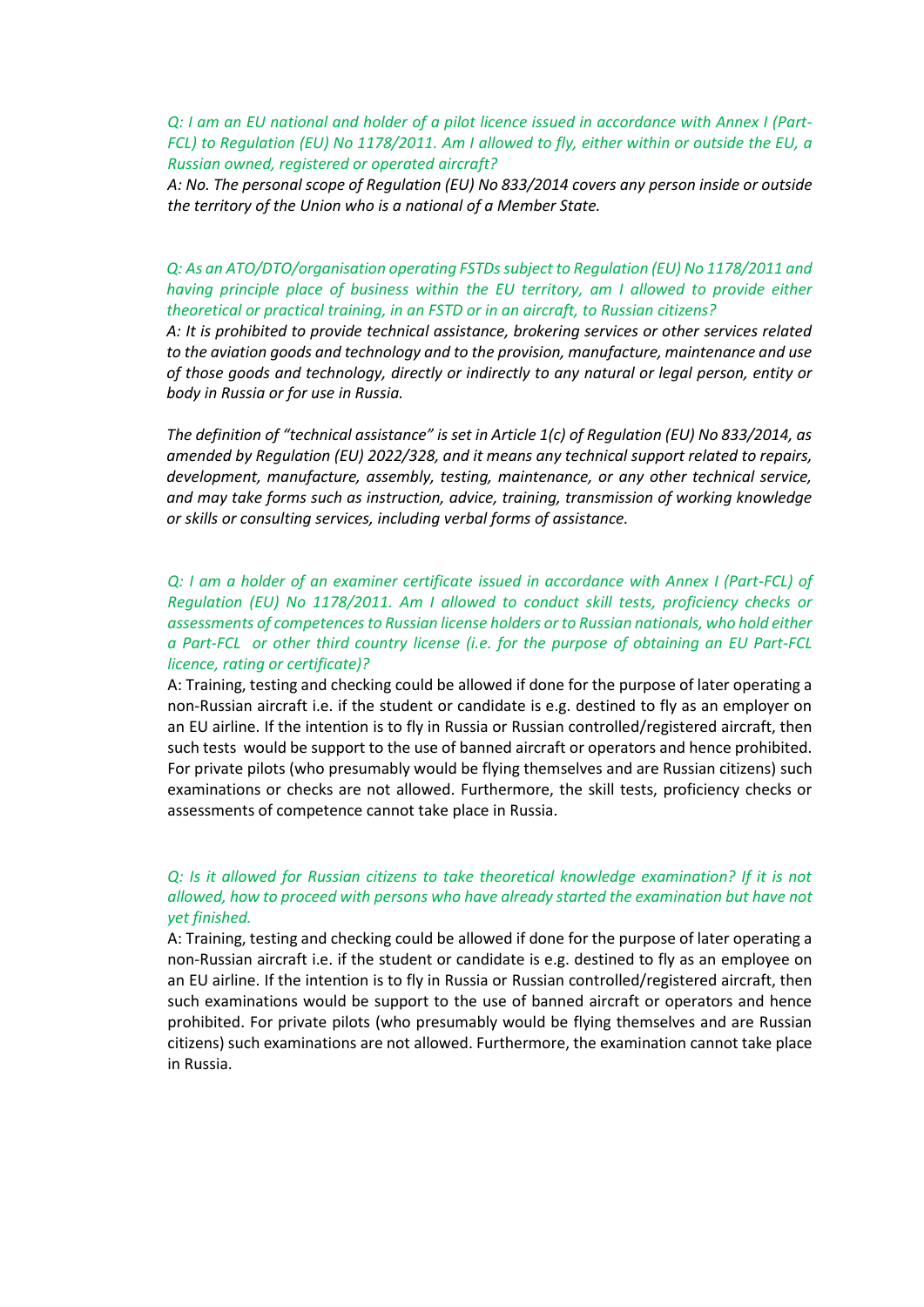*Q: Is it allowed to issue a Part-FCL licence on the basis of a Russian licence? Is there a difference if a person is Russian citizen or not? If not, what to do with persons who have already started the process.*

*A: Such licence issue would necessitate some training, testing and checking, including contacts with the Russian licensing authorities, which is currently not possible*

#### *Q: Is it allowed to issue a validation of a pilot licence to a Russian citizen, for example if the pilot flies for an EU based company? .*

*A: The same restrictions as for other training, testing and checking activitiesshould apply here. If the person would fly as an employee of a non-sanctioned (EU) operator, then this is permitted as she/he would not be in control of the aircraft in the sense of deciding when and where it flies.*

### *Q: If a training organisation subject to Regulation (EU) No 1178/2011 operates a simulator manufactured by a Russian manufacturer and simulating Russian aircraft is it affected by the sanctions?*

*A: The sanctions covered by Regulation 833/2014 do not limit import of goods from Russia, nor the support given by the Russian manufacturer to their use in the EU. If the training is provided to persons that are not subject to the sanctions (i.e. not Russian persons or intending to operate aircraft subject to the sanctions) it may continue also, provided that the FSTD operator is able to continue to maintain its qualification certificate. However, this answer is without prejudice to the possibility that one of the persons behind these companies would personally be mentioned in the list of persons who are subject to asset freezes. If that were the case, it would limit possibility to trade with these companies.*

*Q: If Ukrainian pilot wants to validate his/her licence, but getting a verification from Ukrainian CAA is limited or even impossible, what are the options for such pilot to get a Part-FCL license? A: Ukrainian citizens are not subject to sanctions, so normal rules (i.e. Regulation (EU) 2020/723) apply. Under the current circumstances, it is understandable that the Ukrainian CAA may not be able to provide normal service for verifications. Therefore, Member States might consider for example using the flexibility provided by EASA Basic Regulation Article 71 to facilitate such conversions, taking also account of the possibility to mitigate any safety risks e.g. by the use of more comprehensive skill tests and interviews.*

### 7. Aircraft operations

#### *Q. Are aircraft registered in Russia or operated by Russian operators allowed to fly into the EU?*

*A: No, except in case of some limited exceptions. In accordance with the Sanctions Regulation it is prohibited for any aircraft operated by Russian air carriers, including as a marketing carrier in code- sharing or blocked-space arrangements, or for any Russian registered aircraft, or for any non-Russian-registered aircraft which is owned or chartered, or otherwise controlled by any Russian natural or legal person, entity or body, to land in, take off from or overfly the territory of the Union, except in case of an emergency landing or emergency overflight.*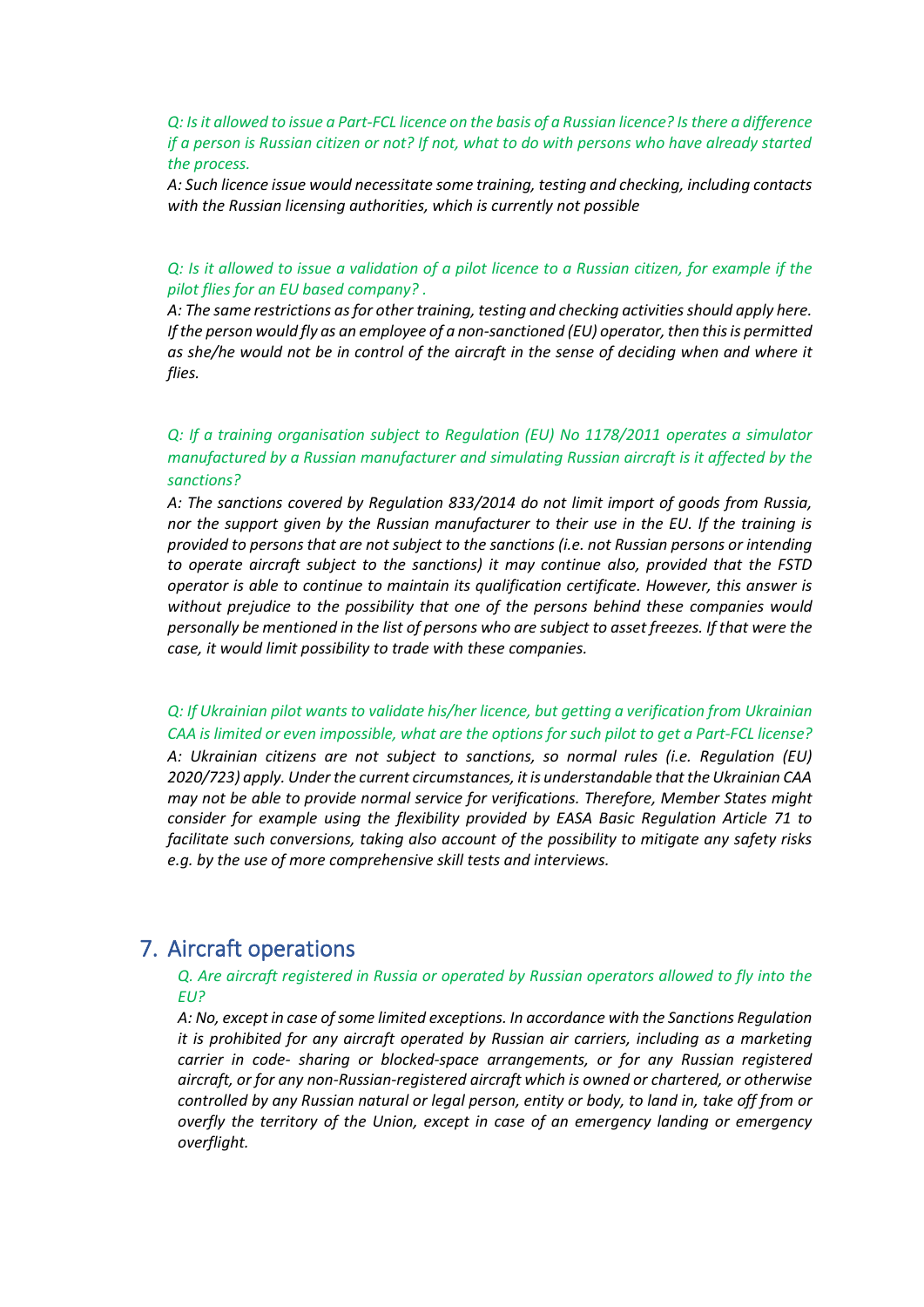*Q. The Sanctions Regulation prohibits any non-Russian-registered aircraft which is owned or chartered, or otherwise controlled by any Russian natural to land in, take off from or overfly the territory of the Union, except in case of an emergency landing or emergency overflight. Does this prohibition coverall also natural persons with a dual nationality?*

*A: Russian natural person should be understood as any person with Russian nationality, regardless of whether that person also possess another nationality, citizenships or a permanent residency in the EU.*

*Q. If the aircraft is rented by an EU or 3rd country resident, but the flight is from Russia to the EU, is it allowed? Alternatively, if there is at least one Russian citizen who is not on the sanction list, is it allowed to approve these flights?*

*A: Such a flight is allowed only if (i) the aircraft is not operated by a Russian air carrier, (ii) the aircraft is not registered in Russia (iii) the aircraft is not owned or chartered, or otherwise controlled by any Russian natural or legal person, entity or body; and (iv) there are no persons on board the aircraft who are subject to a listing under the Sanctions Regulation.*

*If one of the passengers is Russian, but other factors remain as above, it needs to be verified if this one Russian passenger could be considered to control the flight (i.e. be the actual instigator or renter). If not, then the flight is allowed, just like any airline flight with Russian passengers amongst other passengers who have bought a ticket.*

*Q. What happens to the dry and wet leasing arrangements and code-sharing agreements between the EU AOC holders and Russian aircraft operators?* 

*A: In accordance with the Sanctions Regulation aircraft operators in respect of which an EU Member State acts as the State of Operator, are prohibited to enter into wet lease, dry lease or code-sharing agreements with aircraft operators of Russia or with respect to aircraft registered in Russia. Accordingly, such leasing agreements should not be approved by National Competent Authorities in accordance with Regulation (EU) No 965/2012. In addition, any existing wet lease or dry lease approvals or code-sharing agreements with aircraft operators of Russia or with respect to aircraft registered in Russia should be revoked or terminated, as applicable*

### 8. EASA TCO authorisations

*Q: Are Third Country Operator authorisations issued by EASA to airlines from Russia still valid? A: No, in application of the Sanctions Regulation EASA has suspended all TCO authorisations for operators in respect of which Russia acts as the State of the Operator..*

### 9. Operation of unmanned aircraft

*Q: Are Russian unmanned aircraft operators registered in the EU Member State allowed to operate unmanned aircraft within the EU?*

*A: No, under the sanction regulations it is prohibited for Russian unmanned aircraft operators to operate within the EU. Regulation (EU) No 833/2014 makes no distinction between manned and unmanned aircraft.*